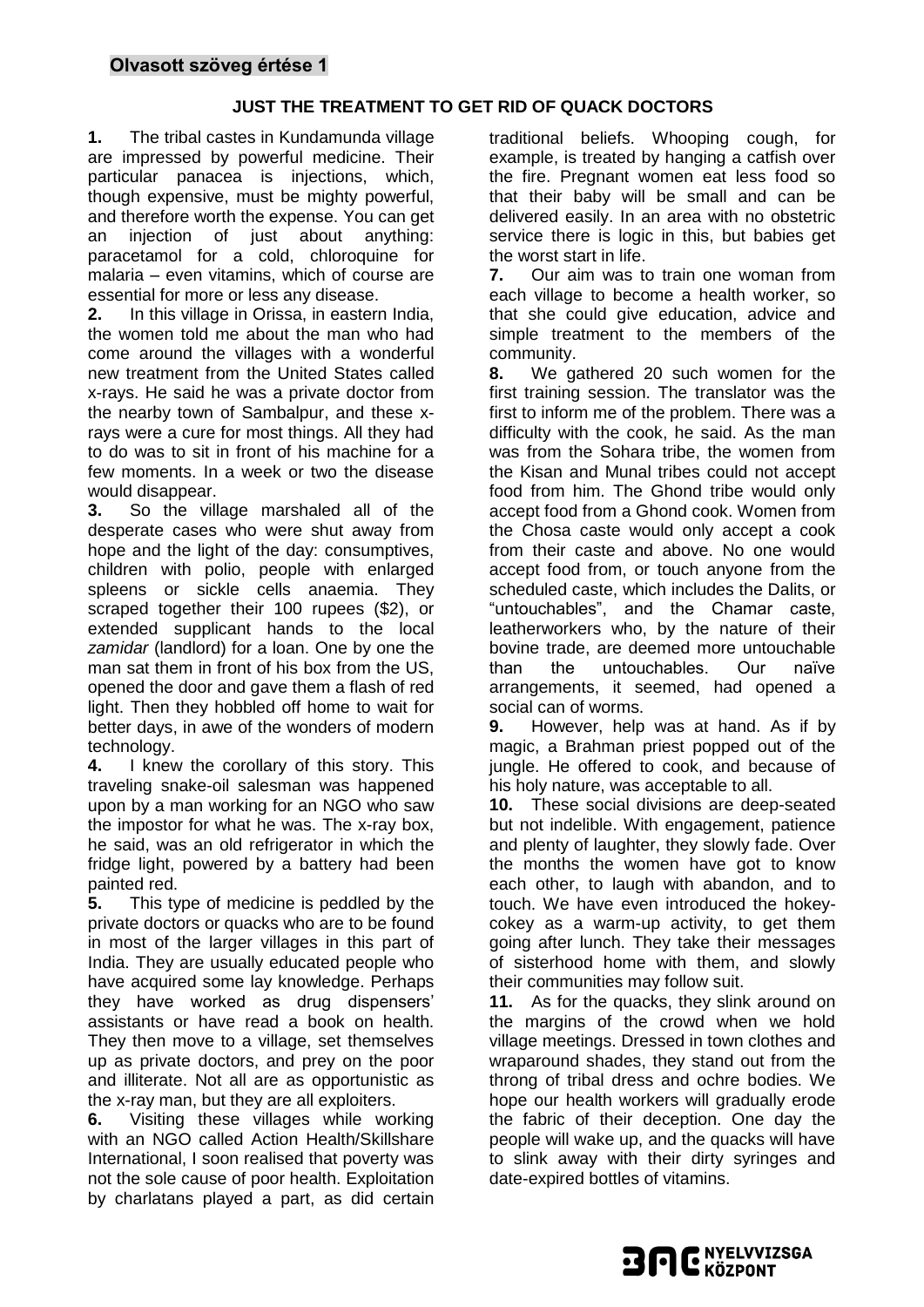**Match the following statements (a – j) with the paragraphs (1-11). Write the numbers of the matching paragraphs in the boxes. Some paragraphs may be required more than once or not at all.**

**Copy your answers onto the answer sheet.**

a) A panacea from the West b) Being poor is not the only explanation c) Compromise is always possible d) How one might become a charlatan e) It's easy to recognize private doctors f) Ray of hope for changing deeply rooted beliefs g) Seeing through the trick h) The objective of the author's organization i) Villagers in Orissa prefer an exorbitant treatment for almost any illness j) What a "modern" snake-oil salesman charges

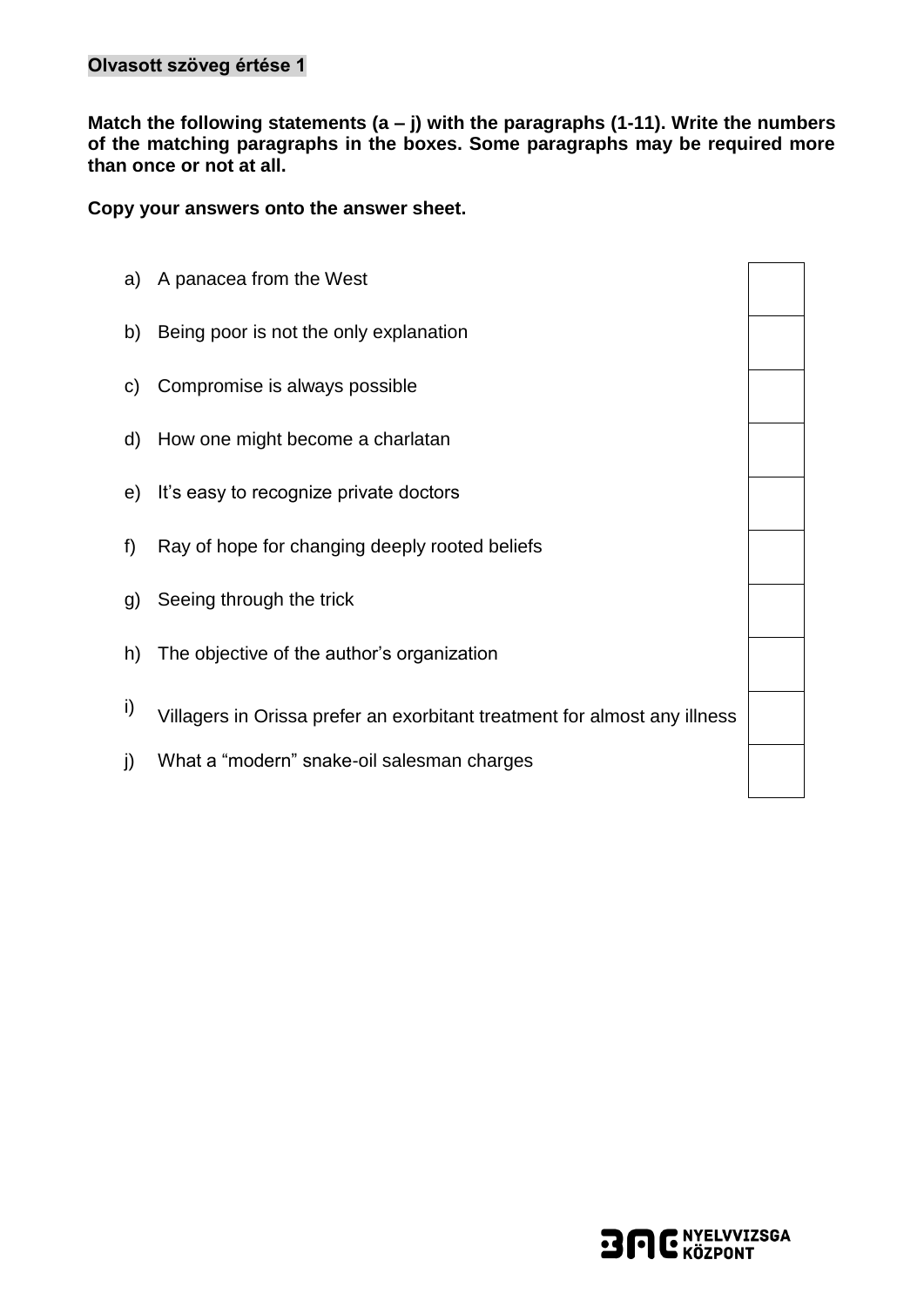**Read the article and answer the questions in English. Only include information from the text. Give short answers, write full sentences only if necessary.** 

#### **Copy your answers on the answer sheet.**

### **SALE OF THE CENTURY**

In a bid to raise cash and save endangered monuments, Italy is putting its cultural heritage on the auction block.

#### By Barbie Nadeau

It's a developer's dream: 20,000 square meters of premium property in the heart of Rome. Simply convert the Colosseum into a colossal shopping mall. (Need parking? Raze the ruinous Roman Forum nearby.) And why stop at the capital? A spectacular theme park and resort could go up on the island of Elba. Hundreds of kilometres of pristine<br>Mediterranean beaches could house Mediterranean beaches could house retirement communities or tourist heavens. Imagine the possibilities…

The Colosseum may never go on the auction block, but a government plan to raise cash has alarmed preservationists. Strapped for euros and fending off critics who say it doesn't adequately care for the country's cultural treasures, the Italian government is considering a novel solution: sell them off.

Of course, officially, it sounds better than that. Ministers speak of "privatization", the policy of transferring state-owned moneylosing assets to entrepreneurs who presumably can manage them more efficiently and turn a profit. Properties that can't be sold entirely, the thinking goes, could be leased out to corporations that will handle concessions and maintenance.

Not surprisingly, the very idea has touched off a tempest of protest. The first big drive comes next week, when Italy's leading environmental group, Legambiente, launches its big campaign, "Italy is not for sale," with nationwide marches. The group has cleverly spoofed bills of sale. The Colosseum is advertised as having a "renovated, independent entrance with lots of light." The Greek temples in Sicily tout "sea views and private beaches".

Selling off some high-maintenance property would solve a lot of problems for Italy. The country has more UNESCO World Heritage sites than any other, save Spain. But a study released in November accused Italians of blatant neglect. Pollution in city centers like Naples, Rome and Florence tops the list of offenses. "Cementification" threatens to bury Pompeii in new construction. And then there are the famous floods of Venice. Italian governments have long been stingy with funding for cultural preservation – it's no surprise, given the country's €16.6 billion deficit and €1.33 billion public debt. But meanwhile, Italy owns about €2 trillion worth of property, and it doesn't take a Donald Trump to put the two together. Indeed, the driving force for the cash-raising scheme comes from Italy's richest man: tycoon-turned Prime Minister Silvio Berlusconi. In May 2001, he made a campaign promise to renovate Italy's problem areas at a cost of more than €126 billion over 10 years – and now the bill is coming due.

The government first hinted at the plan to sell public property for profit this summer, but the president of the republic, Carlo Azeglio Ciampi, was opposed. At his urging, the government nixed any outright sales of major national monuments. Italy also instituted laws forbidding the destruction, movement or sale of lesser monuments to foreign governments. And any sale of larger, more prominent sites will be managed and overseen by the Culture Ministry.

Nobody really expects the Colosseum in Rome or the Uffizi galleries in Florence to be sold. Mostly up for grabs are islands, beaches, small monuments and 3,000 museums that are either a financial black hole for the government or are in desperate need of renovation and restoration. And the most likely scenario for the exploitation of large-scale sites like the Leaning Tower of Pisa or the ruins of Pompei is the government's offering a license to sell entrance tickets or granting contracts for restaurant and sanitary services. This has unions up in arms, as private firms would likely hire their own workers, putting many contract and part-time government workers out of jobs. In reality, more than 100 state-run museums, libraries and restaurants in Italy are already run by third-party management.

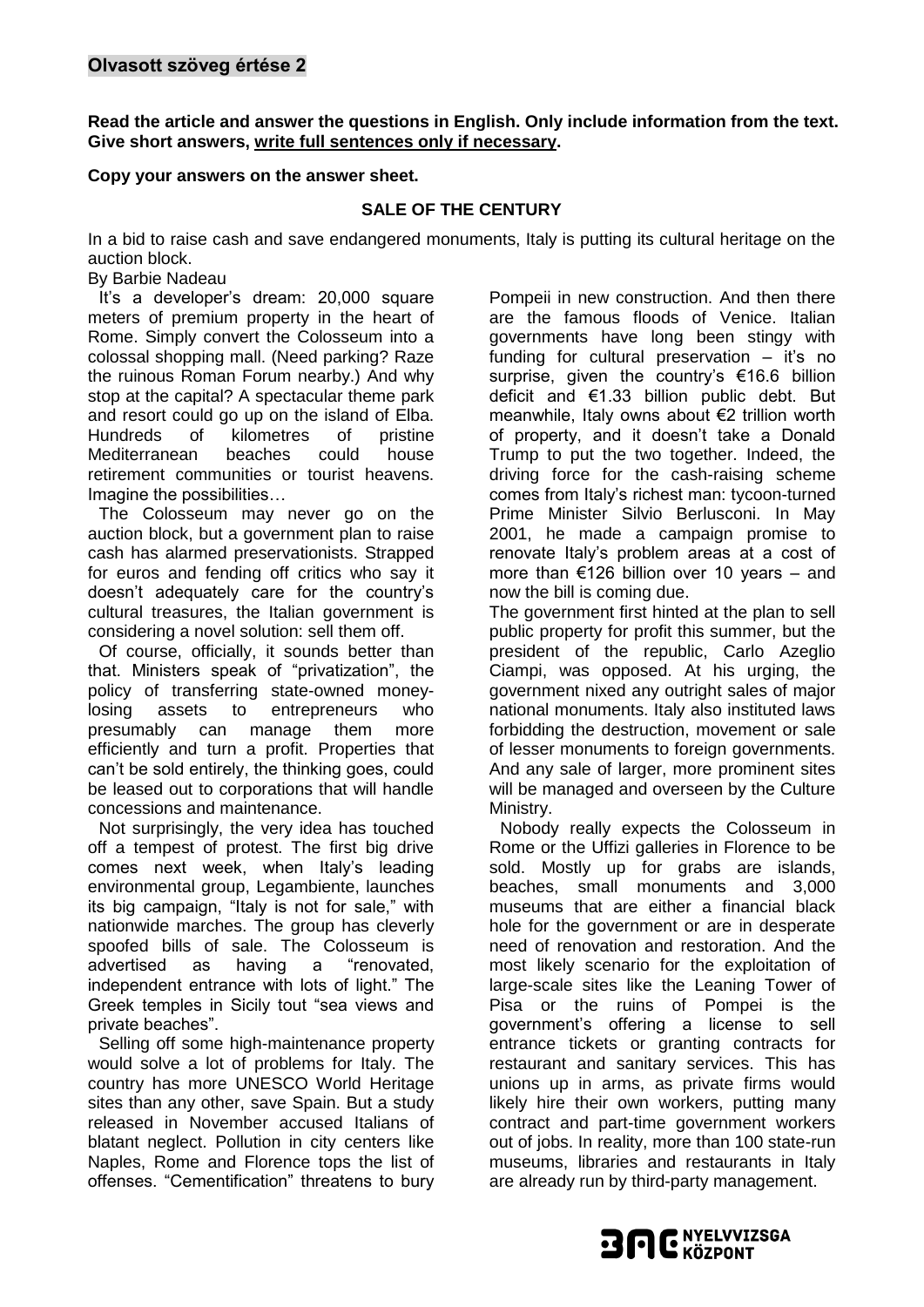The Vatican galleries, which are private, use such a plan. So the vendors charge €7 for a Coke and put a price on toilet paper – the sites are kept cleaner and are better maintained.

The big fear is that foreign corporations will come in and take over. Berlusconi, when announcing the plan, tried to calm fears: "The government does not intend to sell artistic sites that constitute

the inalienable cultural heritage of this nation," he said. But Giulia Maria Crespi, who

**Questions:**

heads the Italian Environmentalist Federation fears the worst. "If a person buys a beach he does it to make a profit," she says. "Soon the place will become a Disneyland full of noise and concrete." No one is laughing at the idea that a huge international conglomerate might come in and run such Italian jewels as the amphitheater in Verona or the ancient towers in Bologna. But if Italy cannot adequately take care of its heritage and these cities and sites fall into further disarray, who owns them won't really matter.

|    | 1. What is the objective behind the scheme?                                                                 | (1) |
|----|-------------------------------------------------------------------------------------------------------------|-----|
|    | 2. Why is Italy a developer's dream?                                                                        | (1) |
|    | 3. How do the environmentalists protest against the government's scheme?                                    | (1) |
|    | 4. How do we know that the author appreciates the humour in the mock advertisements? (1)                    |     |
|    | 5. Which country tops the list of World Heritage Sites?                                                     | (1) |
|    | 6. Mention 2 examples of the Italians failing to pay attention to their cultural values. (a,b)              | (1) |
| 7. | Give two expressions from the text indicating that the Italian Government is in desperate<br>straits. (a,b) | (1) |
| 8. | Explain <b>briefly</b> how historic sites of great importance will most probably be exploited.              | (1) |
|    | 9. What different forms of ownership are mentioned in the article besides state ownership?<br>(a,b)         | (1) |

10. What is the preservationists' biggest fear? (1)

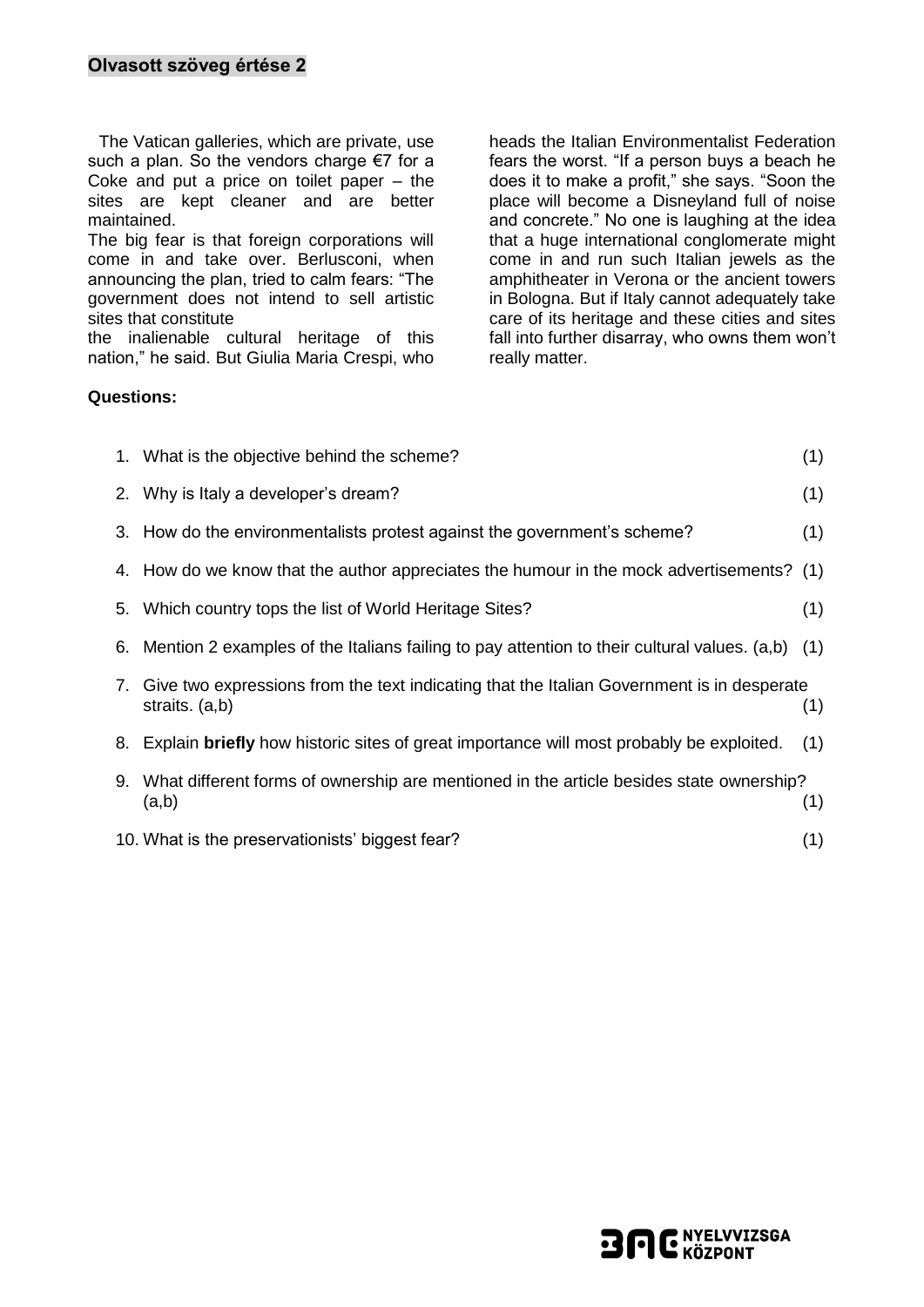## **Olvasott szöveg értése 3**

**Fill each of the numbered blanks in the following passage with a suitable word. Use only one word for each space (contracted forms are also accepted). Copy your answer on the answer sheet. There is an example (0).**

#### **READY, STEADY, EAT**

#### **The more cooking there is on** (0) *television*, **the less people cook.**

According to a regular (1) \_\_\_\_\_\_\_\_\_\_\_ carried out by Taylor Nelson Sofres, a leading market research firm, the amount of time that people spend preparing food has dropped sharply over the past two decades, from one hour a day to an average of 20 minutes. Which, given the proliferation of TV programmes, books, and newspaper supplements on cooking, seems (2) \_\_\_\_\_\_\_\_\_\_.

What is to blame? The usual suspect is shortage of (3) The usual suspect is shortage of (3) The usual suspect is shortage of (3) and the usual suspect is shortage of (3) and the usual suspect is shortage of (3) United Stre could be cooking their own Tagliatelle with Chicken instead of watching Nigella Lawson, the most celebrated of chefs, knock up her own. Still, some combination of busy-ness and family disintegration has (4)  $\qquad \qquad$  to the growth of the ready-meal market, which is probably the immediate culprit.

Ready-meals first (5) \_\_\_\_\_\_\_\_ in Britain in the early 1980s and the market is still (6) fast: Geest, a British food supplier, estimates that the market was worth £ 1.1 billion (\$ 1.6 billion) in 2001, up 16% on 2000. Along with the ready-meal business growth, product quality and variety improve, so (7) \_\_\_\_\_\_\_\_\_\_ people eat them on a regular basis.

Predictably, this gastronomic decline is culturally (8) The Recording to a recent Reuters study, ready-meals and other "meal solutions" are most popular in America, Britain and Sweden, (9) \_\_\_\_\_\_\_\_\_\_ of the prevalence of single-person households and working women in those countries. They are slightly (10) \_\_\_\_\_\_\_\_\_\_\_\_ popular in France, Germany and the Netherlands. The Spanish and Italians barely acknowledge their existence.